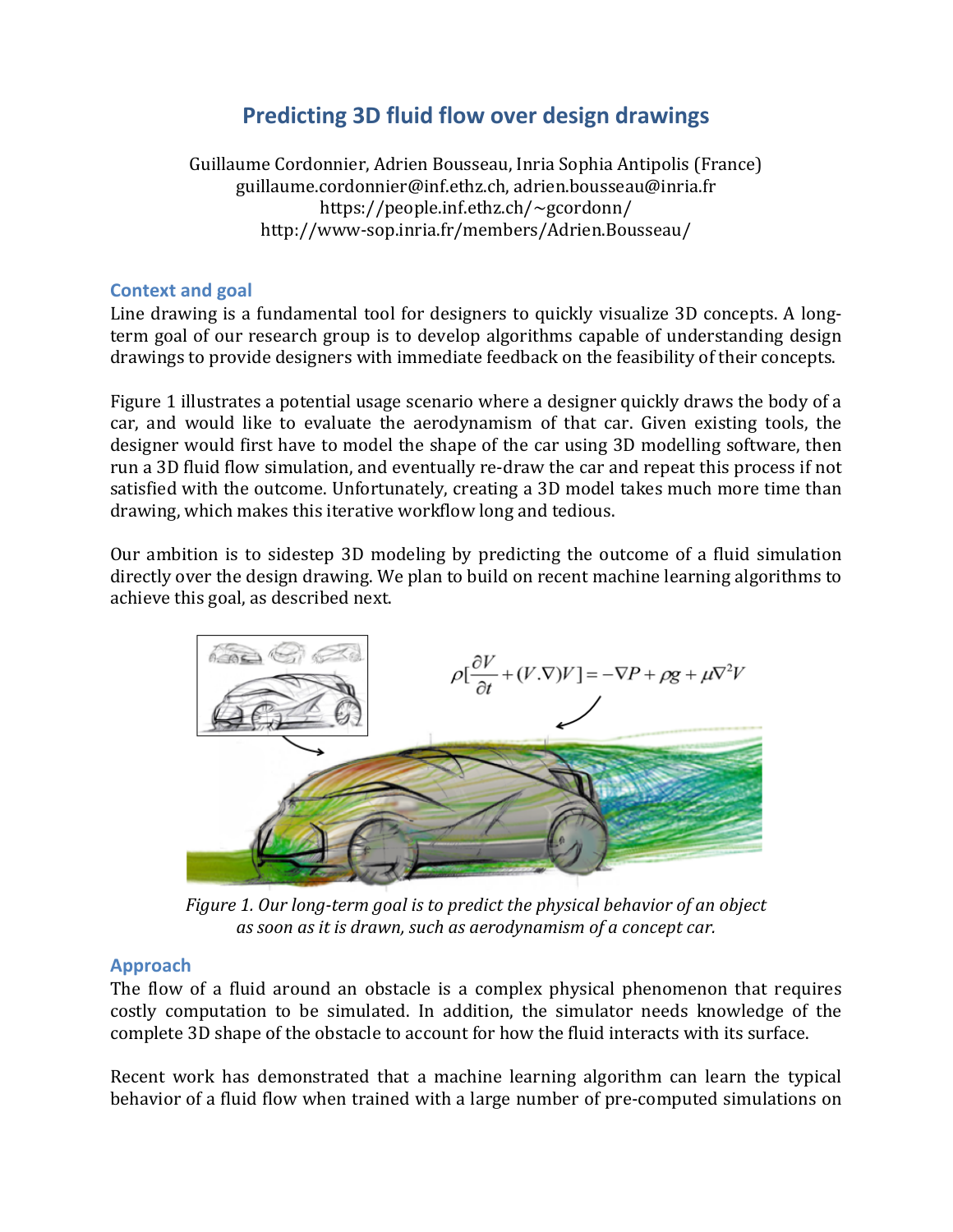a restricted class of object, like cars  $[1]$ . The main intuition behind this approach is that while each car has its unique characteristics, all cars share common aspects and as such tend to have similar impacts on fluid flow. Given many examples of existing cars, the machine learning algorithm makes a good guess of how a new car would behave by analogy to similar cars.

The first part of the internship will study how well the above method works when applied on line drawings rather than 3D shapes. A key challenge is to develop a representation of the input drawing and the output fuild flow that is suitable to machine learning. In the method of Umetani and Bickel [1], the car is represented with a canonical shape that is deformed to best fit the different cars, which provides a consistent representation to the machine learning algorithm. We will start with a similar representation, except that we will focus on the most salient curves that define cars rather than their complete surface to form a line-drawing representation of the shape. Algorithms that analyze collections of similar shapes will be considered to extract this consistent set of curves [2] and align it with each car in the dataset. Similarly, we will also analyze the output flow field to identify salient streamlines, which could be used as a more compact representation of the flow that is well suited to real-time visualization applications. We will generate this training data by running a fluid simulator [3] on the "car" category of the ShapeNet dataset of 3D models [4].

This first experiment will give us novel insights on the ability of the machine learning algorithm to extrapolate information in-between the curves. The second part of the internship will study how well the method generalizes to line drawings that do not perfectly conform to a canonical set of curves. Several solutions will be considered, such as training the machine learning algorithm on incomplete or noisy data, or pre-processing the input drawing to transform it into a canonical representation [5].

### **Work environment and requirement**

The internship will take place at Inria Sophia Antipolis. Inria will provide a monthly stipend of around 1100 euros for EU citizen in their final year of master, and 400 euros for other candidates. This internship could form the basis for a Ph.D. thesis where we would explore applications of this methodology to other design tasks where physical behavior matters.

Candidates should have strong programming and mathematical skills as well as knowledge in computer graphics, geometry processing and machine learning. Experience with physical simulation is a plus.

#### **References**

[1] Learning three-dimensional flow for interactive aerodynamic design Nobuyuki Umetani, Bernd Bickel ACM Transactions on Graphics (Proc. SIGGRAPH 2018) http://visualcomputing.ist.ac.at/publications/2018/LearningFlow/

[2] Co-Abstraction of Shape Collections Mehmet Ersin Yumer, Levent Burak Kara ACM Transactions on Graphics (Proc. SIGGRAPH Asia 2012) http://www.meyumer.com/pdfs/yumer-kara-SIGASIA2012.pdf